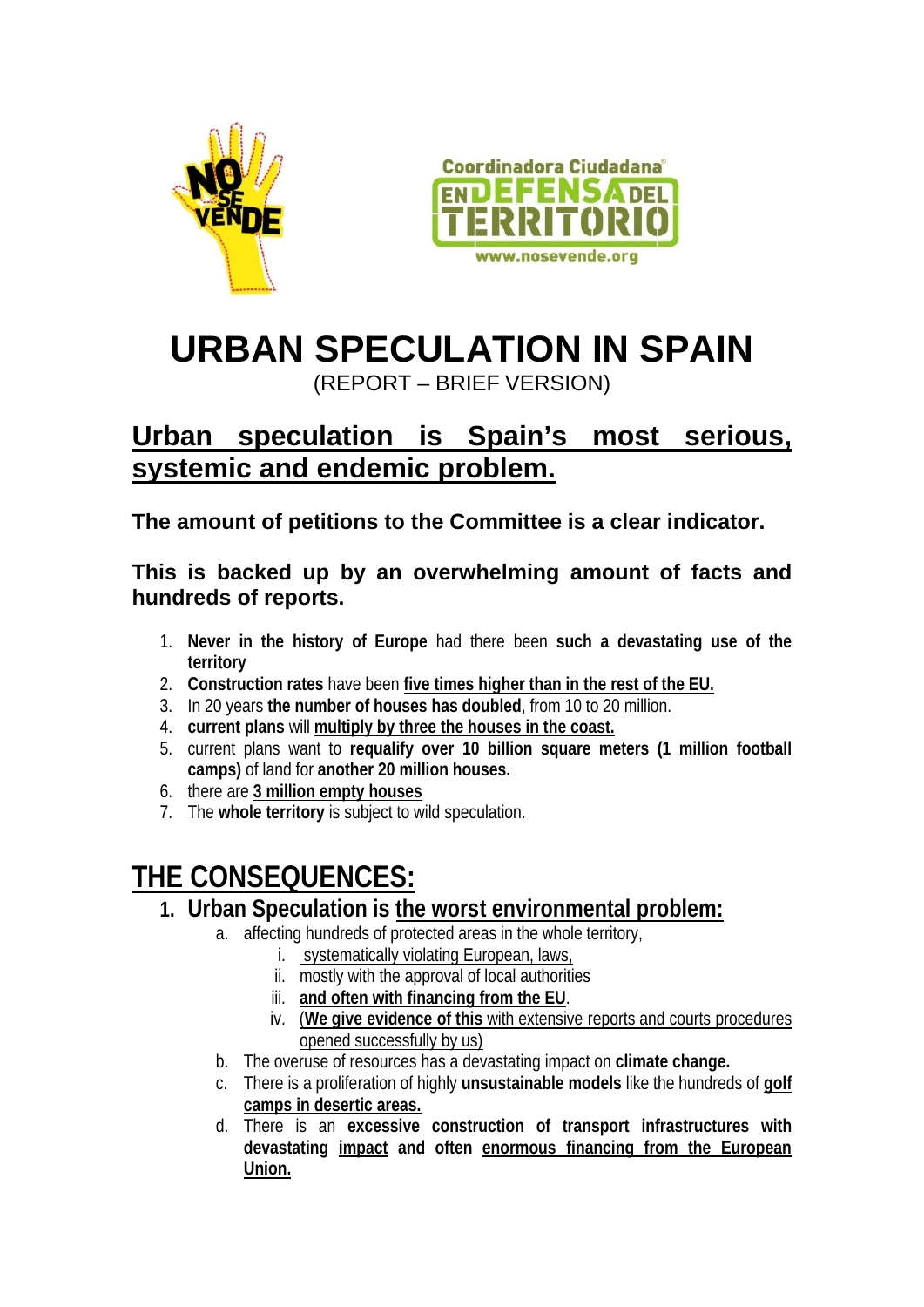- **2. Urban Speculation is source of the most severe social problems:** 
	- a. **inaccesible housing**: as acknowledged by **United Nations**
	- b. lack of **sewage** infrastructures, and **water** resources, **with systematic violation of European Directives**
	- c. constant **abuses,**
	- d. **frauds** and
	- e. difficulties to **democratic participation**,
	- f. radical decrease in **quality of life** and
	- g. **antisocial character of** the new urban models, etc.
- **3. It is the source of systematic destruction of the cultural heritage: affecting thousands of archaeological sites and buildings**
- **4. It is the source of the most severe economic problems:** 
	- a. with over **20% of the** economy and employment in construction industry, **and** a **dissapearing of alternative sources of productivity**
	- b. with 20% degree of **submerged economy**, one of the first countries in the world in **money laundering**,
	- c. with the extreme **consequences of the explosion of the "bubble" of urban speculation** and current **unemployment of 16%**
	- d. and with **bad repercussion in tourism industry**
- **5. It is the direct source of generalised corruption**
	- a. **that affects the system at all scales**
	- b. with an implantation of **international Mafias**

The current model is **anticonstitutional**: *Article 47 of the Spanish constitution* says that administrations should act to **prevent speculation.**

## **THE SITUATION HAS VERY SPECIFIC CAUSES:**

- 1. **Since the XIX century the laws have increasingly favoured speculation** a. with Figures like the *Urban Agreement*, or the *Urbanising Agent*
- 2. Also **Laws** turn out to be **far too slow.** And they are **seldom applied.**

**We urgently need help from the European Parliament.**

We need a **global intervention and pronouncement** that **addresses the problem as a whole**.

Urban Speculation **in Spain IS A EUROPEAN PROBLEM**:

**that's starting to be exported to other countries**